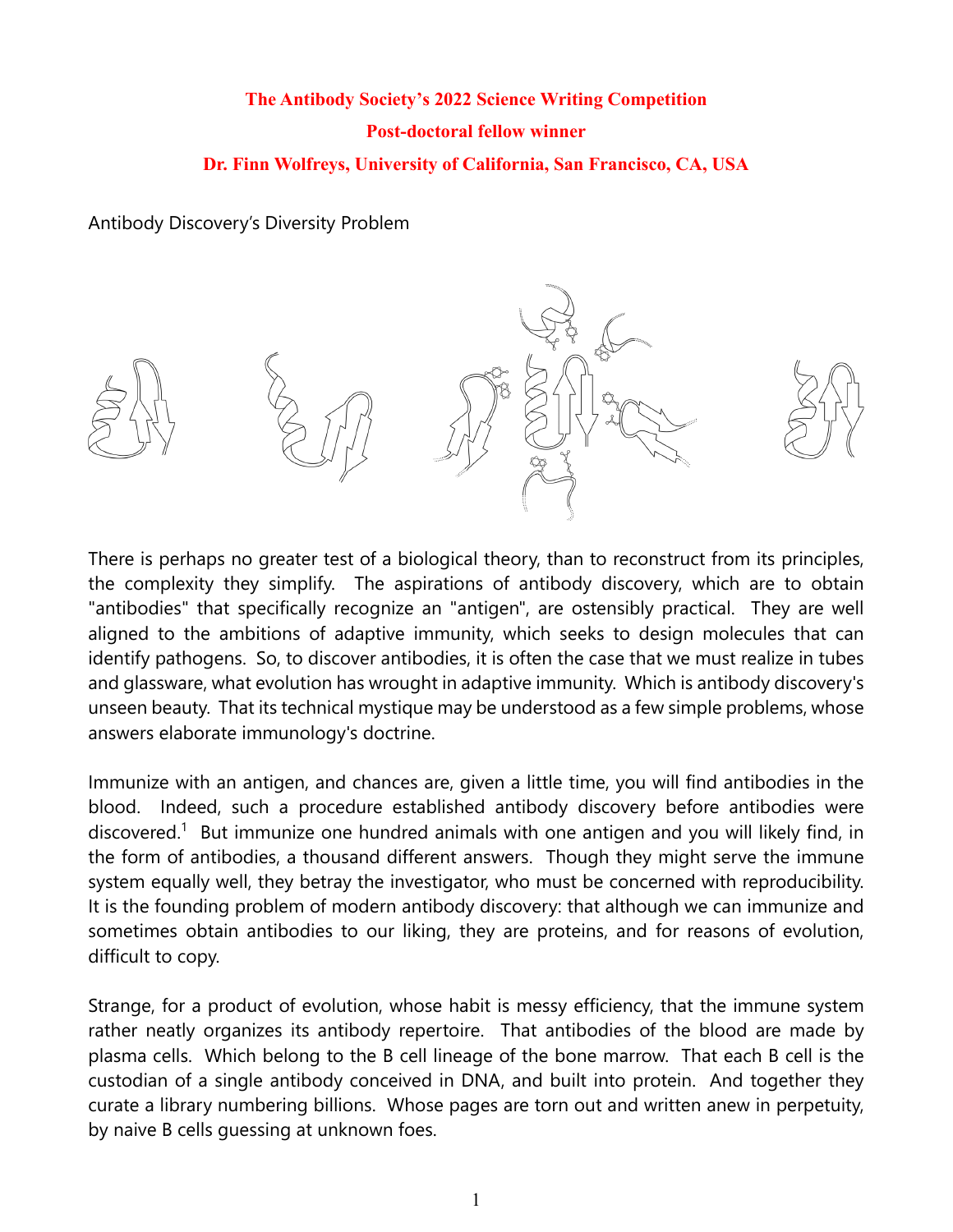But most antibodies never meet their complement. So, most B cells die. Which is the constraint that designs antibody discovery, whose task will be to fish a few specific antibodies from billions. And trace the DNA that bore them, to a mortal B cell. *Hybridoma*

The problem is that of genotype and phenotype. Assigning to a phenotype, the antibody, which can be assayed but not easily copied; a genotype, the antibody's DNA, which can be copied but not easily assayed. The B cell, by safeguarding an antibody's DNA, from which it also constructs and secretes the antibody, would solve the problem eloquently were its life not so short. But it is for reasons of safety that it must be so. Since in generating their antibody, B cells are permitted the rare privilege of editing their own DNA. In the absence of signals otherwise, a B cell's impulse must be toward self-destruction. Lest by some unfortunate happening, its editing extend to more selfish ends.

It is with some irony, then, that in antibody discovery, the B cell's savior is a myeloma cell, which shares the same lineage, but whose aberrant genome has granted it eternal life. With the right solution, the right polymers, a little electricity, mortal B cell and neighboring immortal myeloma cell will fuse.<sup>2</sup> The resulting hybridoma will take from the B cell a unique antibody, and from the myeloma cell time. Time enough that the pool of hybridomas, each with their own antibody, can be diluted, one cell per culture well. Then divide and multiply, secreting an antibody now into culture medium instead of blood. Which can be assayed and traced back to a well, and a hybridoma lineage, and antibody-encoding DNA. Copied and edited, preserved so that it can then be produced, in one form or another, by some unfamiliar cell.

Of course, the fusion of myeloid cell and B cell is itself an occult practice, whose efficiency, in real terms, will struggle to reach a few percent. So, most B cells, their constitutions weak by design, perish in the electrofusion chamber. That hybridoma works well at all, reflects an immune repertoire skewed momentarily by the insult of immunization.

## *Phage Display*

If attachment of genotype and phenotype is all you need, then you needn't bother with life. A virus will do.<sup>3</sup> Specifically, a phage, whose brief genome orders a protein coat. That upon replicating and being assembled in a bacterial host, will encapsulate its genome again. And set off to propagate. Ad infinitum. It is hard to die, when you are already dead. So, the phage proves a hardy steward for a genome.

Insert instructions for an antibody into the coat protein's DNA, and the phage, not knowing better, will replicate as a particle decorated by an antibody, whose contents contain DNA instructions for the same. For the purposes of assay, antibody fused to phage will, in all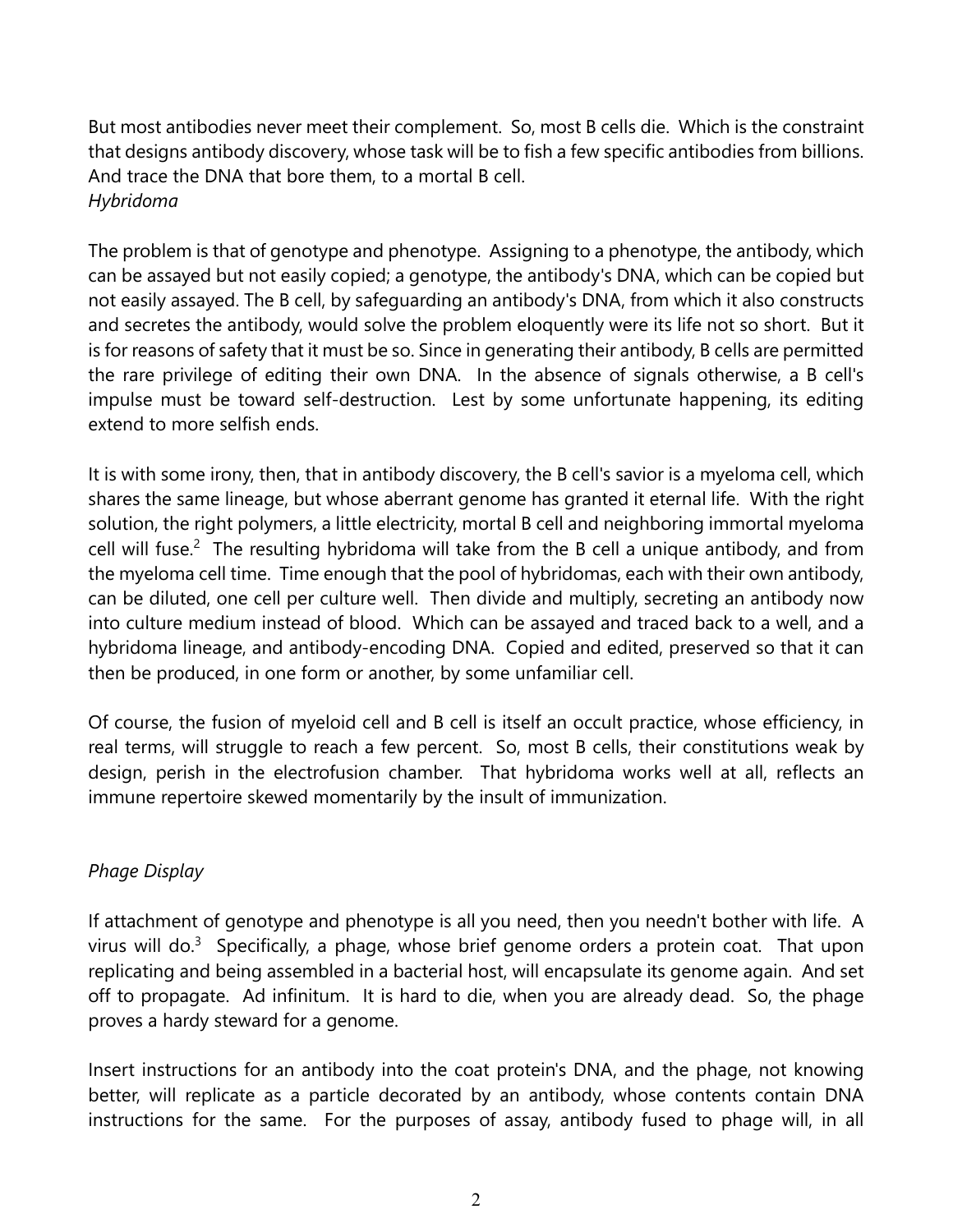likelihood, attach to its antigen just as well as the original antibody. So take a pool of phage, each displaying its own antibody, and show it your antigen. Wash away those that cannot recognize it, and no matter how few remain, if they can infect bacteria, then they can be amplified. And if they can be amplified, you will have discovered an antibody.

To construct such a pool of antibody-displaying phage, however, a library of antibody DNA must be cloned. It then must be introduced into bacteria. Analogous to fusion in hybridoma, transformation of bacteria is inherently inefficient. It is compounded with the need to clone antibody DNA *en masse*, which typically necessitates mixing up the separate heavy and light chain pairs that describe a single antibody. It all serves to limit library size, typically a few orders of magnitude short of an entire immune snapshot. So, phage display too, benefits from the propensity of certain antibodies to dominate responses to immunization. But it also reflects on the antibody's phenotype, that recognition is not an equal contribution of chains, so that unfamiliar heavy and light chains may function just as well as their cognate pairings.

#### *Antibody Discovery's Diversity Problem*

From these (approximate) solutions, we derive the context of modern antibody discovery. Which narrates a similar tale to hybridoma in single cell approaches. That attempt to preserve B cells just long enough to generate antibodies to assay. And then freezes instead of fusing them. So that upon reanimation, the DNA of some interesting antibody can be amplified, and preserved from a single B cell.<sup>4</sup> Modern antibody discovery also tells the epilogue to phage display in mRNA display, which sheds the constraint of a phage particle, and tethers antibody directly to its genetic material. In doing so, capturing orders of magnitude more antibodies.<sup>5</sup>

True obsolescence is rare in science. With time, it is more common that old techniques find new niches. Look today and you will find phage rather successfully displaying camelid antibodies, which lack light chains. And hybridoma, assisted by robotics, playing a numbers game that squeezes ever more details from the immune response. When time is short, you will even find, in serum therapy, antibodies harvested from immunization with little concern for their genotype. But in the era of therapeutic antibodies, the task of antibody discovery has evolved from simply finding antibodies that recognize, to antibodies that modulate. And they are considerably rarer.

For much of antibody discovery's history we have been content to preserve a small fraction of the  $10^{12}$  or so antibodies in a typical repertoire. But it is a snapshot. Record a life time and it will grow by an order or magnitude. And with a population of individuals perhaps several orders more. Our trick used to be that immunization would sort out the important ones for us to preserve. But now it is possible to sequence single cells, and dream, *in silico*, entirely new repertoires, which can be synthesized and captured *in vitro*. 6 To a good approximation, antibody diversity is modern antibody discovery's maxim. In the absence of better theoretical prediction,